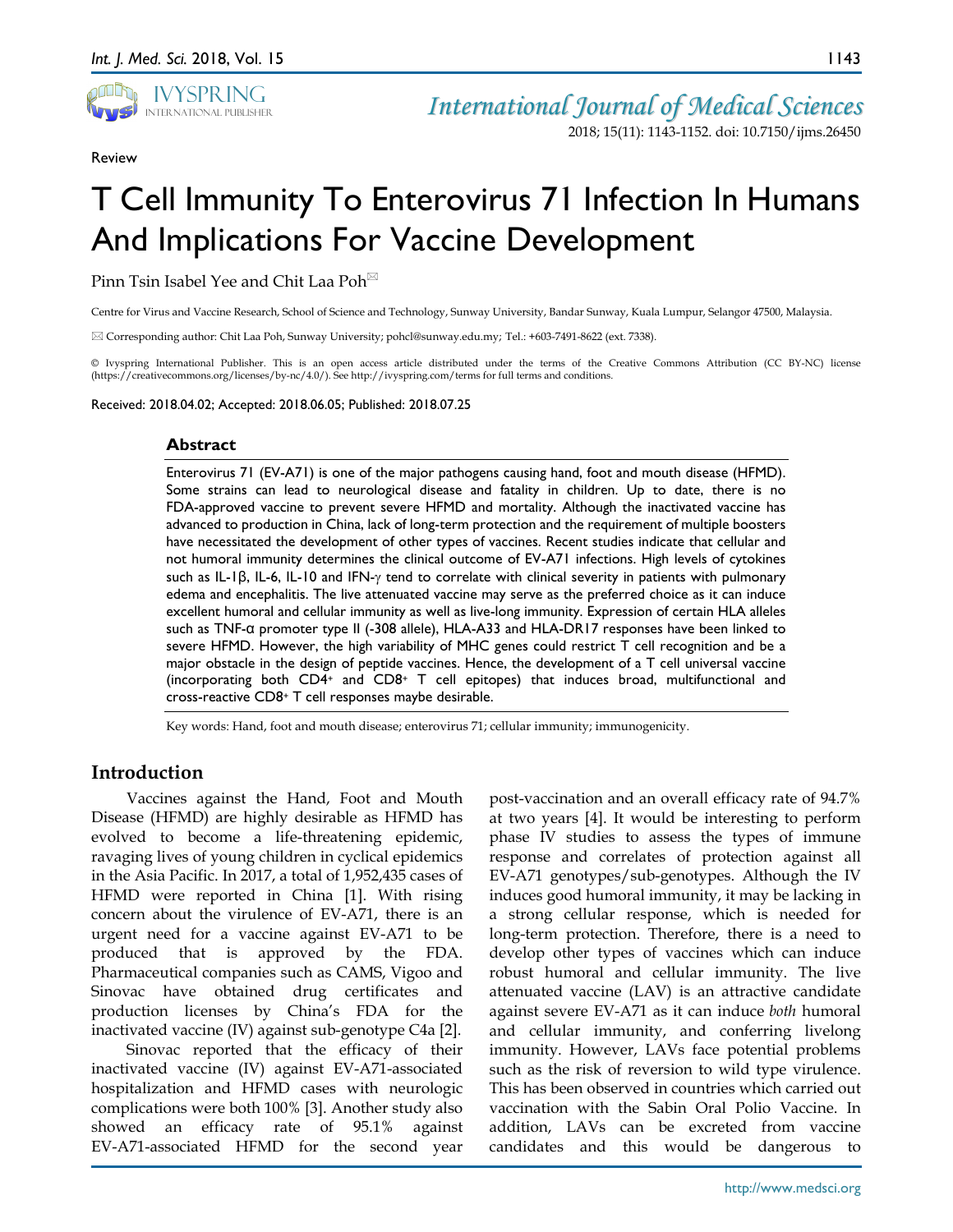immunocompromised individuals who have not received the polio vaccine [5].

As there have been concerns about genetic stability of LAV, recent studies have focused on another type of experimental vaccine that is devoid of genetic material. They are the virus-like particles (VLPs) that resemble the authentic, native virus in morphology, capsid protein and protein composition. However, they do not contain any nucleic acid material and would allay fears of genetic stability and risk of virulent revertants. Bivalent VLPs that replaced the SP70 epitope within the VP1 capsid protein of EV-A71 with that of CV-A16 have been designed. These ChiEV-A71 VLPs produced in *Saccharomyces cerevisiae* demonstrated similarities in morphology and protein composition as the EV-A71 VLPs. BALB/c neonatal mice immunized with the ChiEV-A71 VLPs showed strong cellular immunity as indicated by the enhanced production of IFN-γ, IL-2, IL-4, and IL-6 in splenocytes. In addition, passive immunization with anti-ChiEV-A71 VLP sera conferred full protection against lethal challenges with both CV-A16 and EV-A71 in neonatal mice [6].

Three-dimensional bivalent EV-A71/CV-A16 VLPs utilizing a baculovirus-insect cell expression system have been reconstructed and these structures resembled natural empty particles of EV-A71 and 135S-like expanded particles of CV-A16. The cryo-electron microscopy results also showed that the linear neutralizing epitopes and conformational epitopes were well preserved in the bivalent VLPs. In addition, immunogenicity tests were carried out in mice with the monovalent EV-A71 VLPs, monovalent CV-A16 VLPs and bivalent EV-A71/CV-A16 VLPs. Mice immunized with the VLP bivalent/compositeadjuvant (alum and CpG-oligodeoxynucleotides) vaccine was able to induce high NtAb titers ranging from 1:160 to 1:320 against four strains of EV-A71 (804232Y, 8052303F, 804251Y, 8061001Y) and two strains of CV-A16 viruses (705212F, 705213F) [7].

Nevertheless, there remains considerable interest as to which HFMD-causing pathogen should be included in a bivalent or trivalent vaccine. As EV-A71, CV-A6, CV-A10 and CV-A16 were found to co-circulate during HFMD outbreaks and most of the cases were due to EV-A71 and CV-A16, it would be desirable for a bivalent EV-A71/CV-A16 vaccine to be produced [8]. In addition, the bivalent vaccine should be able to protect against the EV-A71 sub-genotype C4 or B4 as these sub-genotypes were the predominant ones causing fatal HFMD. Moreover, neutralizing antibodies (NtAbs) elicited by C4 and B4 have been found to cross neutralize against other EV-A71 sub-genotypes [9, 10]. This greatly simplifies the choice of vaccine strain for EV-A71 as immunization

with one sub-genotype could potentially cross-protect against all other sub-genotypes. This is in contrast to the polio vaccine whereby 3 serotypes were required to construct the oral polio vaccine. In addition, the chosen strain should be able to grow to high titers in a FDA approved cell line. These studies could provide a reference to the design of future multivalent vaccines against EV-A71 and other Coxsackieviruses as a safe and cost-effective EV-A71 vaccine with broad cross-protection.

# **T Cell Immunity against EV-A71**

Research has indicated that cellular and not humoral immunity determines the clinical outcome of EV-A71 infections. There was no difference in the level of NtAb titers between mild, severe and fatal HFMD cases [11]. There remains concern about the development of vaccines that do not elicit cellular immunity but only induces humoral immunity. For example, the IV is often a poor inducer of T cell responses. There is no viral replication in an IV and therefore, there is reduced antigen to sustain an extended antigen response [12]. IVs are deemed partially successful as it is based solely on antibody-mediated protection. Although NtAbs are very efficient in preventing the progression of viral infections, there may be too many surface proteins of viruses that will evolve on a continual basis and this could cause viral escape [13]. The research and development of successful vaccines would need the production of strong and robust T cell responses since cytotoxic CD8+ T cell responses are responsible for the clearance of viral infection [14].

T cells can decrease or eradicate viral multiplication upon infection. In particular, CD4+ T cell memory can be life-long and it is intriguing that after *in vitro* re-stimulation, there was detection of CD4+ T cells for up to 50 years after smallpox vaccination [15]. Viruses can enter cells via two routes whereby some can infect cells directly. In the first route, antigen presenting cells (APCs) like dendritic cells (DCs) and macrophages are able to process viral proteins into peptide fragments that would be presented by MHC I molecules to naïve CD8+ T cells [Fig. **1**(I)]. In the alternative route for viral entry, DCs can also uptake viral particles or remnants of viral-infected cells [Fig. **1**(II)]. Viral antigens during proteolytic processing can be loaded onto MHC I molecules via the cross presentation pathway [Fig. **1**(III)]. This pathway would mean that such peptides could also be loaded onto MHC II molecules [13].

Some CD4+ T cell subsets such as T follicular helper (T<sub>FH</sub>), Th1, Th17 and cytotoxic CD4<sup>+</sup> T cells have vital antiviral roles. Such antiviral functions range from the production of cytokines/chemokines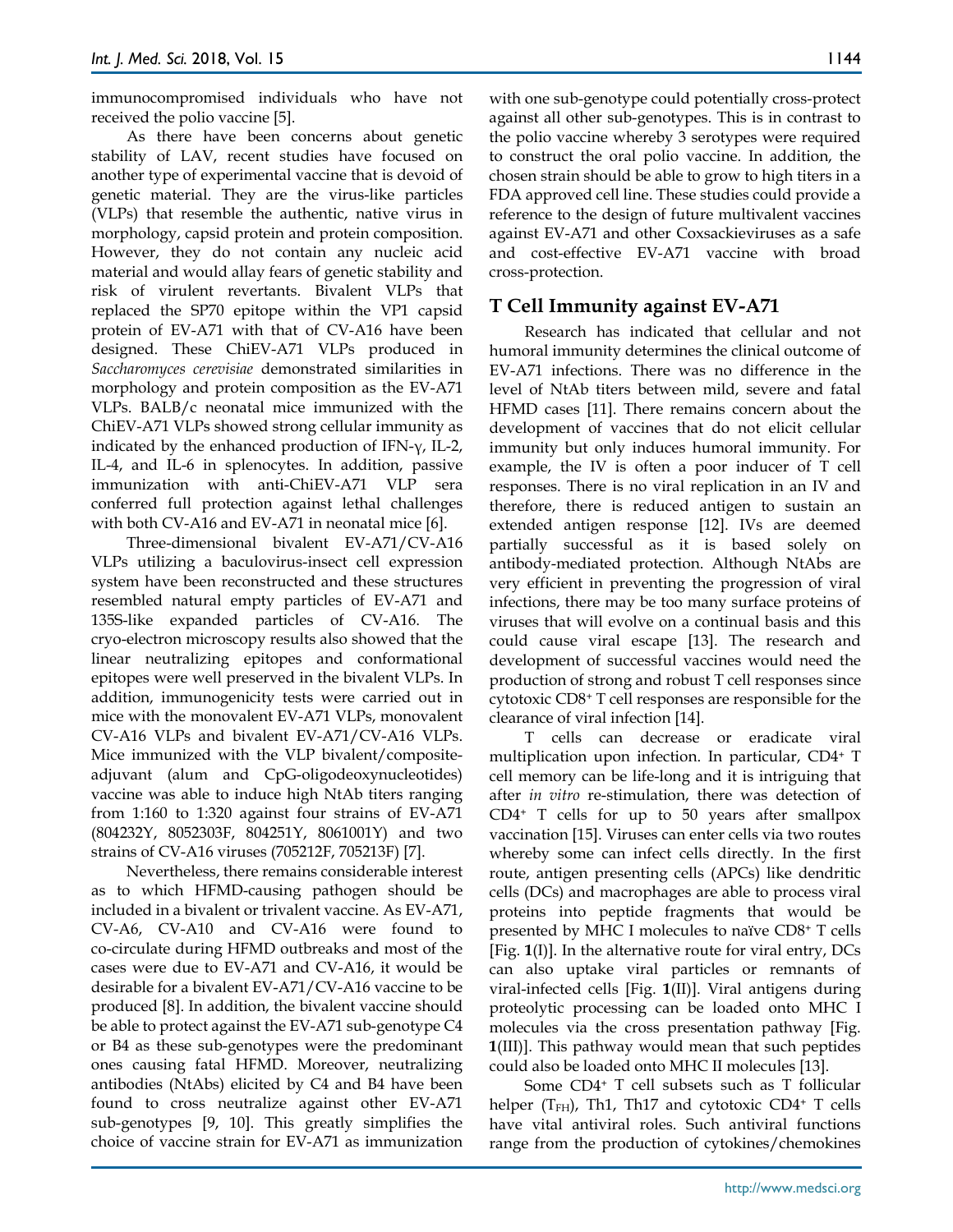

**Figure 1**. **Routes of presentation of viral peptides on APCs [13].** Some viruses can infect cells and replicate prior to being degraded into peptide fragments. Some fragments will be presented on MHC class I molecules to naïve CD8+ T cells. Binding of the TCR to the MHC class I-peptide complex activates the CD8+ T cells and releases cytotoxic granules and cytokines (TNF-α and IFN-γ). Some viral peptides can be presented on MHC class II molecules in parallel by APCs. The TCR of naïve CD4+ T cells can recognize MHC class II-peptide complexes on APCs and differentiate into Th1 and Th2 cells. Copyright 2014. Frontiers Media SA. Permission attained on May 25, 2017 by author Rosendahl Huber and Frontiers in Immunology, in accordance with the Creative Common Attribution licence (https://creativecommons.org/licenses/by/4.0/). Disclaimer: All software used on the site, and the copyright in the code constituting such software, is the property of or is licensed to Frontiers and its use is restricted in accordance with the Frontiers Terms and Conditions. All copyright, and all rights therein, are protected by national and international copyright laws.

(IFN-γ, TNF-α) to direct cytotoxic effects on viral infected cells. Memory CD4+ T cells have an added protective advantage over naïve cells as they can elicit an early innate inflammatory response in tissues that are involved in viral control such as faster activation of B cells. This would result in a faster and more robust antiviral immune response. In addition, secondary effectors derived from memory CD4+ T cell precursors have more direct antiviral potential than primary effectors originating from naïve CD4+ T cells. Therefore, a synergistic mechanism of intricate CD4+ T cell subsets would indeed provide an impressive level of viral control. More *ex vivo/in vivo* studies should be carried out to comprehend the full potential of memory CD4+ T cells in the design of better vaccines [16].

The role of  $T<sub>FH</sub>$  cells in EV-A71 infected children has not been explored in depth. Elevated levels of circulating  $T<sub>FH</sub>$  cells with high inducible costimulatory (ICOS) and programmed death-1 (PD-1) expression were significantly correlated with serum-specific NtAb-EV-A71 levels, in addition to high concentrations of IL-21 and IL-6 in EV-A71 infected patients. In addition, the IL-6 and IL-21 mRNA expression in the peripheral blood mononuclear cells (PBMCs) were also significantly greater as compared to the healthy volunteers. This implies that  $T<sub>FH</sub>$  cells and associated cytokines are vital in the regulation of humoral responses in severe HFMD infection [17]. Up to date, little is known about the protective T cell immunity in EV-A71 infected individuals. An *ex vivo* IFN-γ ELISPOT assay was performed in EV-A71 infected children and in healthy adult controls of the  $CD4<sup>+</sup>$  and  $CD8<sup>+</sup>$  T cell responses to overlapping peptides encompassing the VP1 and 3Dpol regions. Most of the severe HFMD patients showed 3Dpol CD4-dependent responses, whereas there was a small group of infected children who had VP1 and 3Dpol CD8-dependent responses. The authors discovered that no VP1-specific CD4-dependent T cell response was detected in 30% of the adult controls. They also characterized 24 peptides consisting of potential CD4+ T cell epitopes [18]. Their observations surmised that it would be predominantly the 3Dpol CD4-dependent T cell responses that were vital in protective immunity against EV-A71 infections.

## **Cellular Immunity and Vaccine Design**

Cellular cytokines such as interferon-gammainducible protein-10 (IP-10), IFN-γ and monokine induced by gamma interferon (Mig) have been found to decrease viral load in tissues of EV-A71 infected mice. In severe EV-A71 infection, high levels of IP-10 elevated expressions of Mig, IFN-γ and CD8 T cell infiltrated the murine brain. They deduced that IP-10 was vital for viral clearance in tissues and increased survival rate of mice [19, 20]. There were also increased levels of IL-1β, IL-10, MIP-2, TNF-α, IFN-γ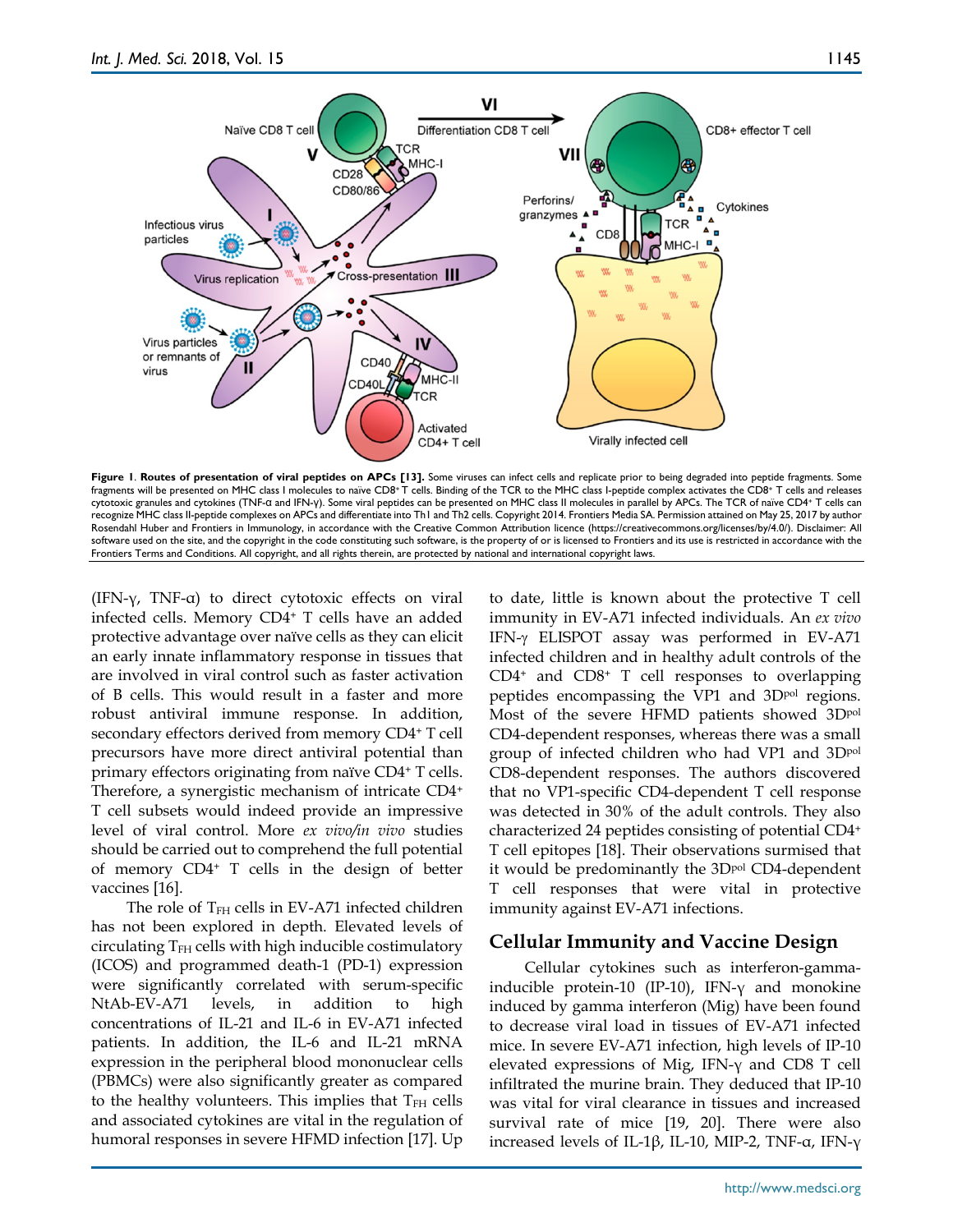and IL-6 in immuno-deficient AG129 mice that were afflicted with severe HFMD caused by EV-A71 [21].

Ideally, a vaccine should contain multiple CD4+ and CD8+ epitopes that are specific for different MHC-molecules [13]. This would be beneficial as the CD4+ epitopes would provide co-stimulation during CD8+ T cell priming and this would lead to the formation of memory CD8+ T cells [22]. The presence of CD4+ T cells optimizes expression of CD8+ T cells and enhances the level of NtAbs [14]. Stimulation of CD4+ T cell responses have been detected after infections by viruses such as the poliovirus [23], influenza [24], dengue [25], and Epstein Barr viruses [26]. Other studies found that the protection conferred by these vaccines did not require the presence of NtAbs but only occurred in a unique T-cell mediated condition [27]. Existing cytotoxic CD4+ T cells induced in response to influenza H3N2 or H1N1 were linked with milder illness in the absence of NtAbs.

There are a few requirements for an effective immune response to be elicited against viruses. Firstly, there must be an ample number of cytotoxic CD8+ T cells to kill virus-infected cells. This was exemplified in chimpanzees that were completely devoid of CD8+ T cells which could not clear the HBV. However, when the CD8+ T cells were re-introduced into the primates, the chimpanzees were able to completely clear the virus [28]. This shows that CD8+ T cells are vital for optimizing the efficacy of a vaccine. In addition, a broad T cell response would be beneficial. Administration of a vaccine against influenza virus that contained multiple epitopes (3LP; a mixture of the M1, PA, and NS1 lipopeptides) was more effective than a vaccine with a single epitope (either M1-LP, PA-LP, or NS1-LP) [29]. Another requirement for an efficient antiviral response would be the involvement of poly-functional Th1 and Th2 cytokines. As CD8+ T cells are the primary cell types in clearing virus infections, they are characterized by the Th1 cytokines being produced (IFN-γ, IL-2, TNF-α, MIP-1β). IFN-γ has been found to increase the cytotoxic function of CD8+ T cells, whereas TNF-α causes apoptosis of viral-infected cells. Such poly-functional responses are known to elicit more extensive T cell dissemination and protection against viral infection [14].

In addition, increasing number of studies are illustrating that EV-A71 inhibits production of IFNs at different points in the cell signaling pathways. For example, the EV-A71 3C<sub>pro</sub> inhibited IFN synthesis in mice, by inducing cleavage of IRF7 that inactivated IFN production [30, 31]. The EV-A71 2A proteinase could also decrease production of IFN but through a different mechanism. It was postulated that this proteinase could directly cleave the Mitochondrial

Antiviral signaling protein (MAV) into 3 cleavage fragments that were not able to activate type 1 IFN production [32]. Interestingly, the 2A proteinase could also degrade IFN-1 receptor (IFNAR1), thereby inhibiting IFN-mediated phosphorylation of Janus activated kinase (Jak)-signal transducers and activators of transcription (STAT) [33]. However, contrasting results were attained by Liu et al. (2014) when they deduced that EV-A71 did not inhibit IFNAR1, but inhibited JAK1-STAT signaling through the down regulation of JAK1 [34]. Hence, further studies should be carried out to explore the effect of EV-A71 towards IFNAR1 and downstream signaling pathways.

It has been demonstrated that EV-A71 has the capability to infect CD14+ cells and to migrate to other target tissues such as the cardiovascular and lymphatic tissues. This could occur through the circulation of the virus in the blood and lymphatic systems. CD14 is a pattern recognition molecule and is a major hallmark of immature denditric cells and monocytes. CD14<sup>+</sup> cells could stimulate the replication of T cells, hence modulated the cytokine expression profiles after EV-A71 infection. With the back-transfusion of EV-A71-infected CD14+ cells in donor rhesus monkeys, an adaptive immune response was elicited. There was significant increase in the levels of functional cytokines such as IFN-γ, IL-6 and TNF-α. The authors hypothesized that the immune responses activated by EV-A71-infected CD14+ cells was indicative of a skewed Th2 response [35].

A panel of 120 immune factors in HFMD cases was screened and the macrophage inflammatory protein (MIP-1β), granulocyte-macrophage colony stimulating factor (GM-CSF), granulocyte-colony stimulating factor (G-CSF), monocyte chemoattractant protein-1 (MCP-1), IL-2, IL-23, and IL-33 secretions were significantly elevated in severe/very severe patients who had neurological damage in comparison to healthy subjects. Hence, these chemokines could serve as potential predictors for EV-A71-afflicted brainstem encephalitis and pulmonary edema [36]. The elevation of IL-23 and IL-33 in severe patients was not surprising as these cytokines have been associated with cell-mediated immune responses such as Th2 cell polarization [37]. Interestingly, out of the 7 elevated immune mediators in severe patients, G-CSF and MCP-1 were markedly increased in the CSF than in the plasma. These chemokines could be dominant mediators elicited during neurological damage in the CSF as chemokines are usually elicited within a few hours after injury in the central nervous system (CNS) cells to activate mononuclear phagocytes [38]. Hence, these chemokines are integral components of the adaptive immunity to decrease severe tissue damage.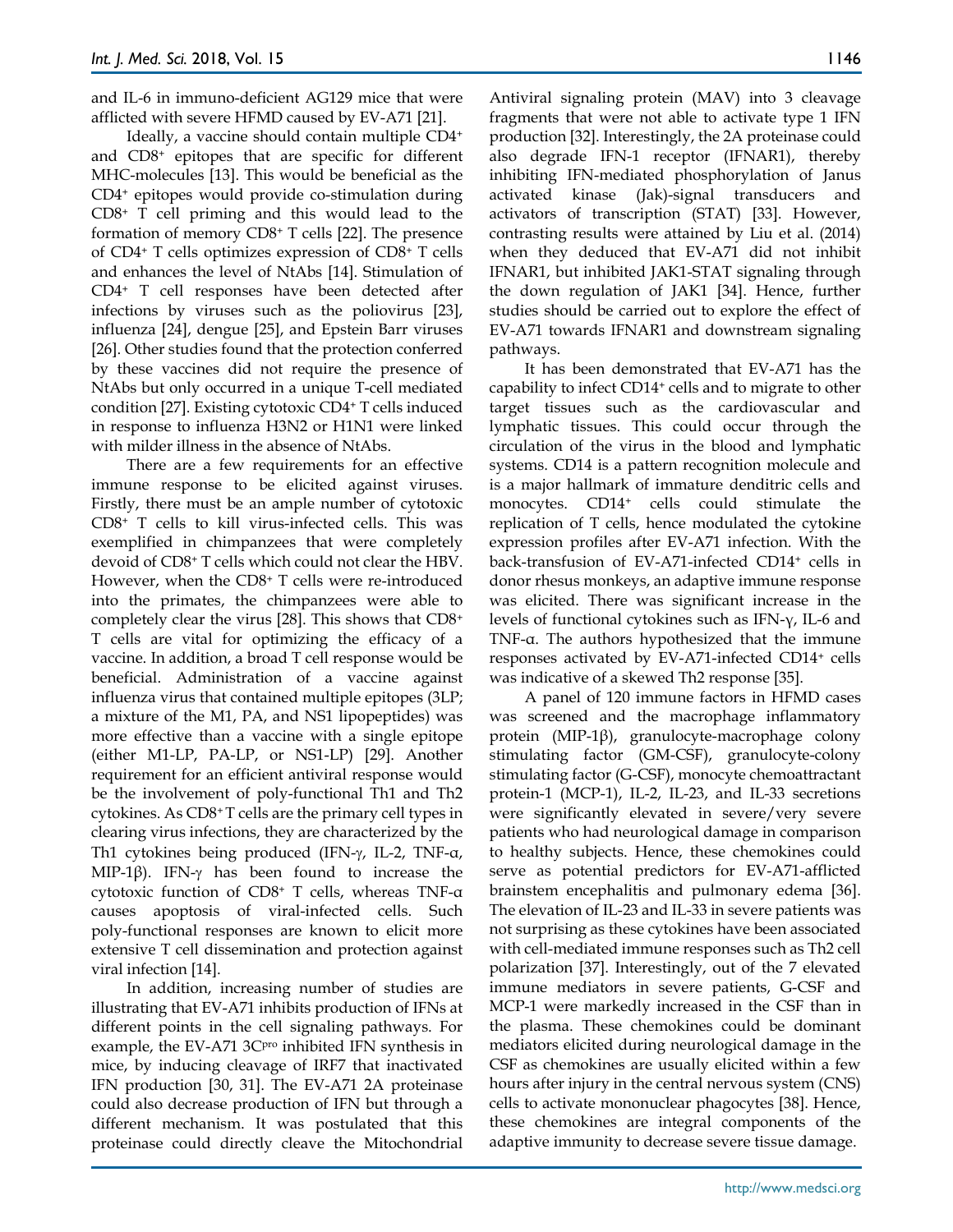In another study measuring 50 cytokines/ chemokines in the serum samples of HFMD patients and controls, there were elevated levels of TNF-α, IL-12p40, IL-3 and IL-6 in patients who displayed relatively mild HFMD symptoms, indicative of systemic inflammation. For patients who did not exhibit any cardiopulmonary symptoms, there was a reduction in other biomarkers such as soluble ICAM-1, CXCL-1, IL-1Ra, IL-8, IL-16, and CCL27. There was no change in expression levels of HFMD biomarkers such as CD-107a, IFN-γ or IL-2 after patients were treated with intravenous methylprednisolone. Instead, they registered an increase in expression levels of IL-17A which was unexpected as this cytokine was not a HFMD-associated biomarker [39]. There was significant correlation between cytokines such as TNF-α, IL-10, IL-4, IL-6, and IFN-γ with HFMD severity. Higher levels of these HFMD-associated biomarkers were detected compared to patients who showed mild symptoms, especially during the 2-5<sup>th</sup> day after disease onset. Their findings were indeed implicative that TNF-α, IL-4, IL-6, IL-10 and IFN-γ were involved in disease severity [40]. Another study concurred that there were elevated levels of IL-10, IL-13, and IFN- $γ$  in patients presenting symptoms of brainstem encephalitis [41].

Hence, a simple parameter to evaluate a good vaccine-elicited response is the measurement of multifunctional cytokines such as IFN-γ, TNF-α, IL-2 and IL-6. Particularly, TNF-α and IFN-γ have been shown to mediate clearing of a wide range of microorganisms, from viruses, parasites, fungi to bacteria [42, 43]. IL-2 is vital to promote the expansion of CD8+ and CD4+ T cells, either in a paracrine or autocrine way, which could increase CD8+ T cell memory function [44]. IL-6, in particular has been closely associated with patients with pulmonary edema and encephalitis [45]. In addition, the measurement of CD107a could also be an indirect gauge of the levels of degranulation, indicative of the cytolytic activity of CD8+ T cells via release of granzymes. This is because CD107a is expressed on CD8+ T cell surface, following activation with a corresponding peptide, in concordance with the production of intracellular IFN-γ [46]. Hence, the measurement of the recurrence of multi-functional CD8+ T cells that elicit 2 or more of such cytokines are invaluable. In fact, improved control of viral diseases such as influenza, Hepatitis C and HIV has been attributed to the increase in multifunctional T cells [47].

It is increasingly clear that there is a need to elicit *both* quality CD4<sup>+</sup> and CD8<sup>+</sup> T cell responses in vaccine development. In the first comprehensive

study of EV-A71-responsive cellular immunity in healthy human volunteers, majority of the broad T cell responses (approximately 93%) were predominated by antigens (Ag) from the VP2 as compared with Ags from VP1, VP3 and VP4 after *in vitro* expansion, consistent with the high NtAb levels (Fig. **2**). Interestingly, these cellular responses were mainly CD4+ T cell-dependent. Upon further investigation, the broad EV-A71-responsive cellular responses were mainly by IFN-γ-secreting cells and not by the IL-2-secreting cells. The authors utilized a panel of 110 overlapping peptides encompassing the 4 structural Ags of EV-A71 to investigate existing T cell epitope profiles of volunteers in a HLA-independent restricted methodology [48]. Hence, the dominant immunogenicity of the VP2 Ag provides vital connotations in the growing knowledge of EV-A71 cellular immune responses as intensive research has been conducted on the VP1 Ag as well as some HLA-class II-restricted T cell epitopes [49].

In a LAV, knowledge of the location of CD4+ and CD8+ epitopes are important. For example, characterization of T cell epitope reactivity towards the dengue virus (DENV) genome has been carried out and 30 novel T cell epitopes were discovered in Asian dengue patients, out of which 21 were CD8+ epitopes and the remaining were CD4<sup>+</sup> epitopes. In addition, they found that the CD4+ T cells recognize the same viral proteins as the B cells (envelope, capsid), whereas the CD8+ T cells preferred the nonstructural proteins NS3 and NS5. The differential recognition of viral proteins by the CD4+ and CD8+ T cells could possibly be attributed to the dosage and timing of viral protein production [50]. The authors hypothesize that peptide recognition by CD4+ T cells are in the context of antigen-specific B cells. Such information is vital in vaccine design as it may be necessary to include nonstructural proteins, particularly NS3 and NS5 in their DENV vaccine formulations to elicit robust CD8+ T cell response [51].

Although NtAbs are vital in the prevention of infection, studies have shown that it would be the CD8+ T cells that are able to contain viral load and prevent disease progression into more fatal cases [14]. It can be observed that in the most fatal EV-A71infections with pulmonary oedema, blood samples showed higher levels of cellular IL-1β, IL-6 and tumor necrosis factor-α (TNF- α) [11]. High CSF levels of IL-6 have been shown to be correlated with disease severity. This explains why fatal HFMD infections generally afflict the very young as they would have weaker cellular immunity although they may have some maternal EV-A71 NtAbs. This has led to an increased understanding about disease progression of EV-A71 post-infection, which range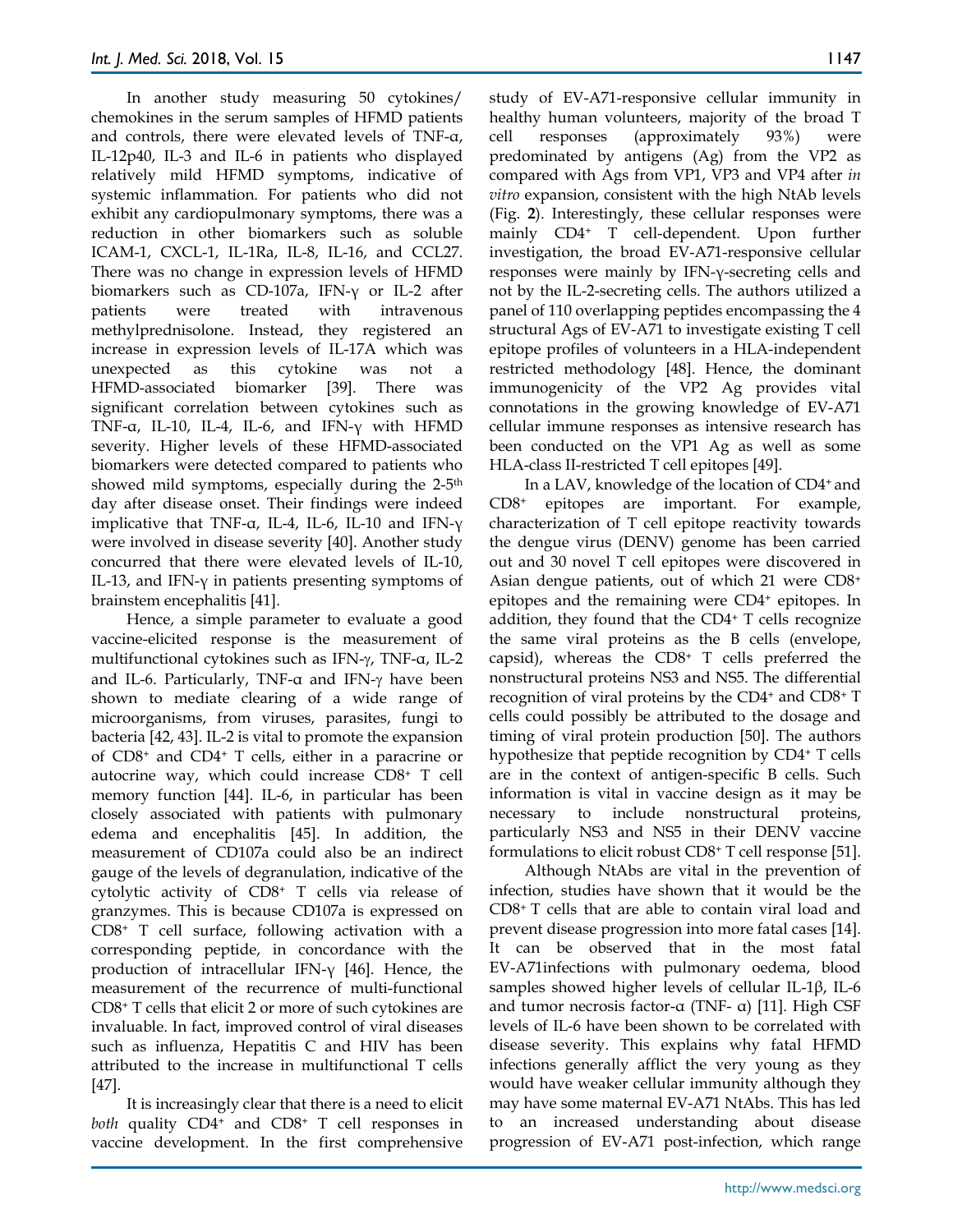

**Figure 2. Diverse distribution of VP2-specific T cell immunogenic regions [48]**. The T cell responses were specified to a region of 40–50 aa for VPI (A), VP2 (B), VP3<br>(C), and VP4 (D). The y-axis displays the strength of respectively. The magnitude of responses to VP2 were more diversely distributed along the Ag (B), whereas there was an intensely focused distribution of responses to the central region in VP1, VP3, and VP4. Copyright 2013. The American Association of Immunologists, Inc. Permission obtained on April 12, 2017 from the American Association of Immunologists, Inc.

from an absence of symptoms  $(\sim 71\%)$  to fatality (~0.05%) [52]. In fact, polymorphism of the cytotoxic T lymphocyte protein-4 (CTLA-4) has been linked to changes in cellular immunity which is correlated to disease severity. The CTLA-4 polymorphism could contribute towards a higher frequency of G/G allele in patients with meningoencephalitis, compared to those without this condition. They postulated that children with CTLA-4 polymorphism, in combination with an altered cellular but not humoral response, could be associated with severe EV-A71 [53].

# **HLA-DR variation and peptide vaccine design**

The peptide vaccine is an emerging experimental vaccine worldwide due to its low cost, easy production and is a well-defined epitope-based vaccine. Although peptide vaccines can elicit production of antigen-specific T cells, it has low immunogenicity which could pose as a major challenge. Hence, it could be formulated with FDA-approved adjuvants or delivered with nanoparticles. The immunogenicity of peptide vaccines against influenza virus could be increased by augmenting the affinity for the MHC molecules

though exchanging amino acids in wild type sequences with non-proteogenic amino acids. This in turn increased the level of CD8+ T cell response. Specifically, HLA-A\*0201 epitopes GILGFVFTL, FMYSDFHFI and NMLSTVLGV were chosen and for each epitope, chemically altered peptide ligands (CPLs) that showed greater binding affinity than their wild type was manufactured. They showed that 50% CPLs of each epitope demonstrated elevated IFN-γ levels in the splenocytes of HLA-A\*0201 transgenic mice that were inoculated with the CPLs. The authors demonstrated that this strategy could be extended to other alleles and could effectively increase the immunogenicity and range of preventive T cell-targeted peptide vaccines [54].

Hence, it was a natural progression in the design of peptide vaccines that strong T cell epitopes were introduced in its construction. Researchers identified T cell epitopes in the C terminal of the CS protein that were exposed by *multiple* MHC class II molecules which could be recognized by CD4+ T cells from humans and mice [55]. That was remarkable as conventionally, one MHC molecule could only at most bind to a few peptides [56]. The uniqueness of such an approach led to the characterization of many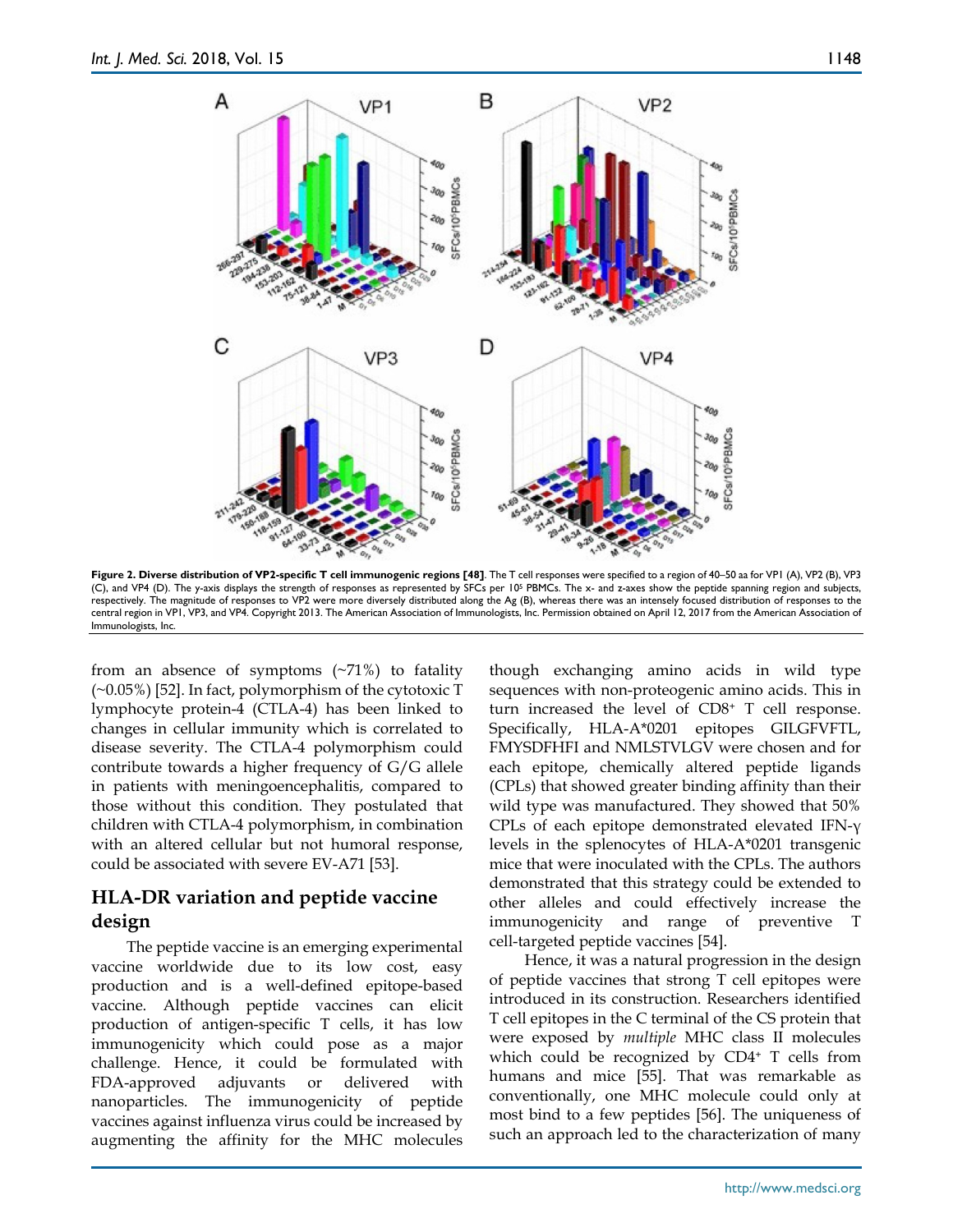more epitopes displaying similar properties [57]. Hence, these epitopes were referred to as universal CD4+ T cell epitopes. With such universal epitopes, there could be strong humoral and cellular immunity being induced in individuals with diverse MHC haplotypes. This was exemplified by a second generation malaria vaccine that included a universal CD4+ epitope and the CS protein that could elicit broad-based immunity [58]. With the existence of universal CD4+ T cell epitopes, this has greatly overcome the problem of the restriction of T cell recognition of antigens due to the high variability of human MHC genes.

Several human leukocyte antigen (HLA) alleles are correlated with more severe disease and weaker CD8+ responses. HLA-A\*0101 and A\*2402 restricted responses had the lowest anti-DENV response, whereas HLA-B\*35:01 restricted responses displayed the highest magnitude of anti-DENV response [59]. It has been reported that HLA-A and not HLA-B is linked to Dengue Hemorrhagic Fever (DHF) [60]. This might explain why individuals who carry non-protective alleles (HLA-A) and disease-exacerbating antibodies developed DHF with secondary DENV infection. HLA A\*24:02 and A\*02:01 were associated with lower anti-DENV response [59]. Their results were compared with blood donors from a Sri Lankan population and there was a strong relationship between the magnitude of CD8+ T cell responses and HLA allele restriction. This implies the effect of HLA genes on the nature of cellular responses. The poignant observation was that uniquely, the B\*35:01 DENV-specific T cells were linked with elevated levels of the programmed death 1 protein (PD-1). PD-1 is a member of the CD28 superfamily and is a marker on virus-specific CD8+ T cells to measure the degree of T cell activation. It is believed that PD-1 may prevent excessive tissue damage while preserving anti-viral function. The expression of certain HLA alleles significantly influenced the spread and intensity of CD8+ T cell responses [61].

A vital factor in the design of peptide vaccines would be HLA-DR variation. Some notable examples would be that for Hepatitis B. About 5-10% of vacinees had poorly induced vaccine responses which possibly could be attributed to the presence of HLA-DRB1\*0701 and DQB\*0202 haplotypes in the poor responders [62]. As for the measles vaccine, the predominant limiting factor for robust T cell response towards the measles virus phosphoprotein (MV-P) and nucleoprotein (MV-N) would be the presence of HLA-DRB1 in vacinees who respond weakly towards the vaccination [63]. Hence, it can be surmised that varying MHC class II variants have different peptide

binding preferences and this would aid in the prediction of CD4+ T cell responses to vaccine challenge. Therefore, it is vital to define targets of CD4+ T cell responses that are induced by vaccination. Studies to investigate MHC specificity are of paramount importance as peripheral blood mononuclear cells (PBMCs) from varied individuals typically express multiple MHC class II proteins. In addition, epitope validation studies such as isolation of epitope-specific T cell lines and research on cross-reactivity with epitopes processed from viruses can contribute towards knowledge on MHC specificity [64].

The importance of CD8+ T cell responses have been illustrated by numerous studies that HIV escape mutations frequently happen at HLA-binding sites specific for CD8 epitopes. For example, certain HLA-alleles are correlated with protection from HIV disease development and there exists a transient relationship between an increase in CD8+ T cells and reduction in viral titer [65, 66]. In addition, a univariate analysis of 219 EV-A71 infections were discovered and TNF-α promoter type II (-308 allele), HLA-A33 and HLA-DR17 were linked to complicated severe cases. Amongst the 3 alleles, patients with HLA-A33 were significantly most susceptible to EV-A71 infection when compared to patients carrying the rest of the alleles. Interestingly, HLA-A33 is a rare genotype among Caucasians but is a common genotype among Asians [67], hence the study increases our understanding on the frequent occurrence of EV-A71 cyclical epidemics affecting the Asia Pacific region. Indeed, immune factors such as varying clinical and histopathological CD4+ T responses were able to mediate tissue damage caused by virulent EV-A71 strains [68]. It is intriguing that different EV-A71 genotypes can produce mild or severe symptoms in different individuals, dependent on the genetic makeup and immune status of individuals.

Although many studies have elucidated that VP1 is the major target of NtAb in mice, Tan et al. (2013) showed that it was the VP2 Ag that is the predominant antigen in eliciting T cell responses in humans. Consistent with their study, Wei and colleagues (2012) utilized an *in silico*-predicted peptide pool comprising amino acids 176-193 from VP2-24, and was able to characterize a highly conserved T cell epitope in the VP2. In their study, 15 epitopes were identified and three (A3, A8 and A14) of them were dominant in eliciting CD4+ T cell response. Amongst the three, A3 was the most predominant epitope and was highly conserved among coxsackieviruses that cause HFMD, specifically CV-A4, CV-A6, and CV-A16, and it has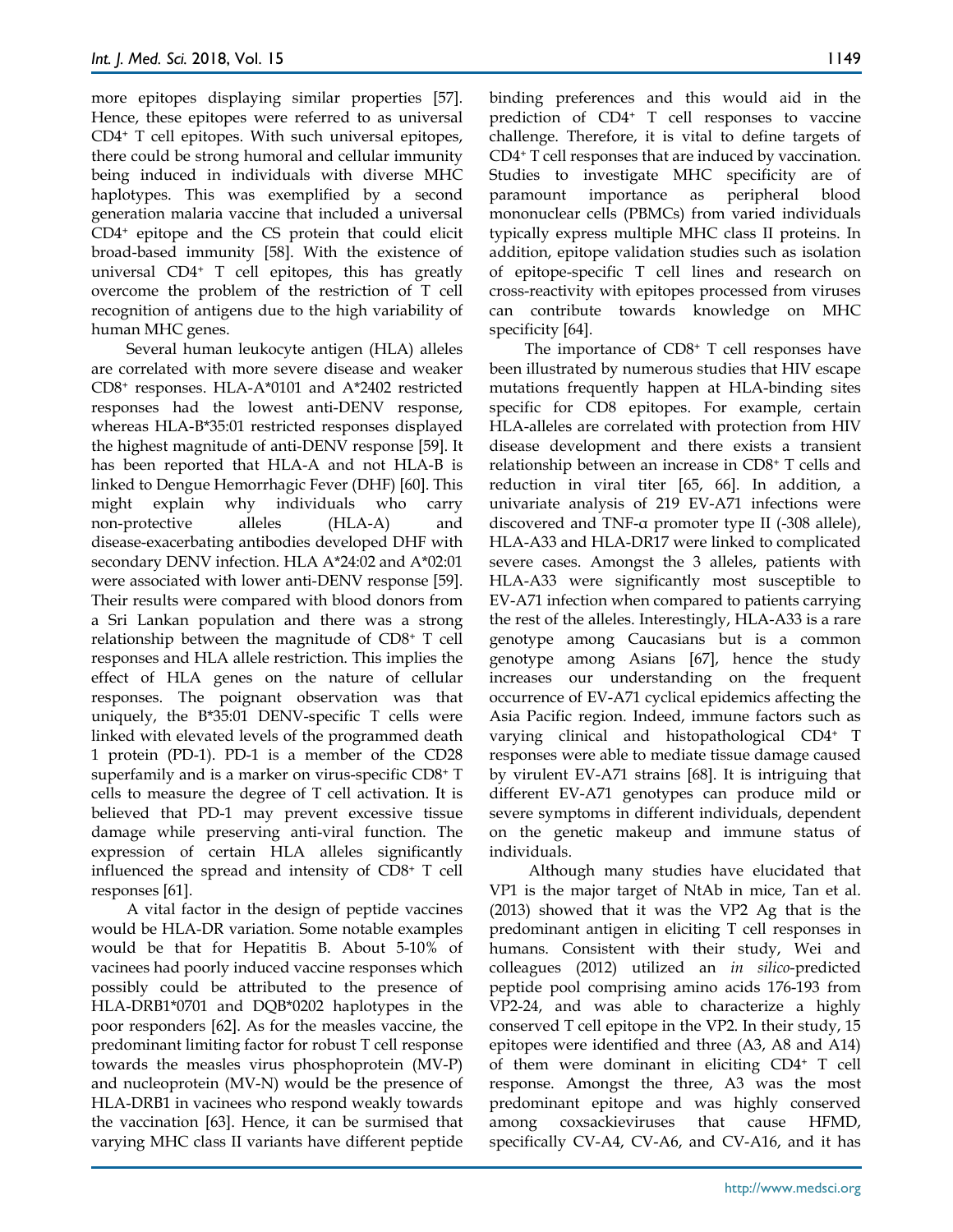the ability to attach to multiple HLA-DR (antigen D Related) alleles. Interestingly, this A3 epitope, which is located in the VP2 capsid, was also highly conserved amongst other HFMD-unrelated coxsackieviruses, echoviruses and polioviruses. The authors also discovered that the CD4+ T cells specific for EV-A71, A3 could cross-react with PV A3v epitope, implicating the possibility for immune responses that are cross-reactive and related to PV immunization or other enteroviruses in early childhood. There could be potential immuno-regulation of subsequent CD4+ T cell response to EV-A71 infection or vaccination [69].

As the LAV has been very successful in reducing rate of poliomyelitis worldwide, studies have shown that the LAV against EV-A71 was able to induce a strong immune response. Similar to an infection with PV, infection with EV-A71 can be easily preventable by LAVs that can induce both cellular and humoral immunity as well. There were high levels of CD69+ and CD3+ T cells in mice administered with the EV-A71 LAV upon challenge with the wild type virus. As EV-A17 and CV-A16 share many common biological and molecular characteristics, the authors repeated the immunization experiments with a CV-A16 LAV. It was expected that this would yield similar results as exemplified by an elevated expression of CD69+ and CD3+ T cells in the CV-A16-immunized mice after EV-A71 challenge [70].

There remains considerable interest in understanding the varying cellular responses in individuals vaccinated with the LAV against mumps. A research group carried out HLA genotyping of 346 healthy children who had been administered with 2 doses of the mumps LAV. Interestingly, there was significant immune response variations of some HLA class II alleles to the mumps LAV. Examples of such HLA alleles would be the DQA1 (\*0101, \*0105, \*0401, and \*0501) and DRB1 (\*0101, \*0301, \*0801, \*1001, \*1201, and \*1302). There were significant cellular and humoral immune responses being elicited, specifically by minor alleles for four single nucleotide polymorphisms (SNPs) within the IL-12RB and IL-10RA genes. Their findings highlighted the association between HLA variations and its varying effects on the immune response induced by the mumps LAV [71].

## **Conclusion**

The use of the IV could prevent mild infections caused by EV-A71 but there remains a need for further research to evaluate the efficacy of the IV in comparison with the VLPs and LAVs to confer protection against severe HFMD. Having the IV as the only vaccine candidate that is protective against mild HFMD may not be optimal. In addition, phase IV clinical trials should be conducted to gauge long-term efficacy and optimization of the IV over a much larger target population. There remains a greater need to understand the role of cellular immunity such as CD4+ and CD8+ T cells in the immuno-protection of EV-A71. Identification of broad-based (cross-reactive) immunogenic CD8+ T cell epitopes that will induce more cytotoxic CD8+ T cell responses has to be carried out. The characterization of universal CD4+ T helper and CD8+ T cell epitopes to elicit broad-based immunity in individuals who express certain MHC allelic variants will contribute to the rational design of an optimal EV-A71 peptide vaccine that could trigger immune responses from both cellular and humoral systems. The link between gene polymorphisms and HLA variations to elicit humoral and cellular immune responses may provide further insights into the design of an ideal vaccine targeting EV-A71 causing severe HFMD.

# **Abbreviations**

EV-A71, Enterovirus-A71; PV, Poliovirus; HFMD, Hand, Foot and Mouth Disease; NtAb, neutralizing antibody; CV-A16, Coxsackievirus-A16, MHC, major histocompatibility complex; HLA, human leukocyte antigen; ag, antigen; APC, antigen presenting cell; nt, nucleotide; DNA, deoxyribonucleic acid; IV, inactivated vaccine; LAV, live attenuated vaccine; VLP, virus-like particle; 3DPol, 3D Polymerase; TNF, Tumour Necrosis Factor; IFN, Interferon; IL, Interleukin; T<sub>FH</sub>, T follicular helper.

# **Acknowledgments**

We are sincerely grateful for the financial support of the Fundamental Research Grant Scheme (FRGS/2/2014/ST03/SYUC//1) from the Malaysian Ministry of Education, Dr Ranjeet Bhagwan Singh Medical Research Grant (EXT-SST-RCBS-RBS-2018- 01) from MOSTI, Malaysia and the Sunway Vice-Chancellor Research Fellowship to Isabel Yee.

# **Competing Interests**

The authors have declared that no competing interest exists.

# **References**

- 1. WHO Western Pacific Region. Surveillance summary in the Western Pacific Region. 2018.
- 2. Yi EJ, Shin YJ, Kim JH, Kim TG, Chang SY. Enterovirus 71 infection and vaccines. Clin Exp Vaccine Res. 2017; 6: 4-14.
- 3. Zhu F, Xu W, Xia J, Liang Z, Liu Y, Zhang X, et al. Efficacy, safety, and immunogenicity of an enterovirus 71 vaccine in China. N Engl J Med. 2014; 370: 818-828.
- 4. Li JX, Song YF, Wang L, Zhang XF, Hu YS, Hu YM, et al. Two-year efficacy and immunogenicity of Sinovac enterovirus 71 vaccine against hand, foot and mouth disease in children. Expert Rev Vaccines. 2016; 15: 129-137.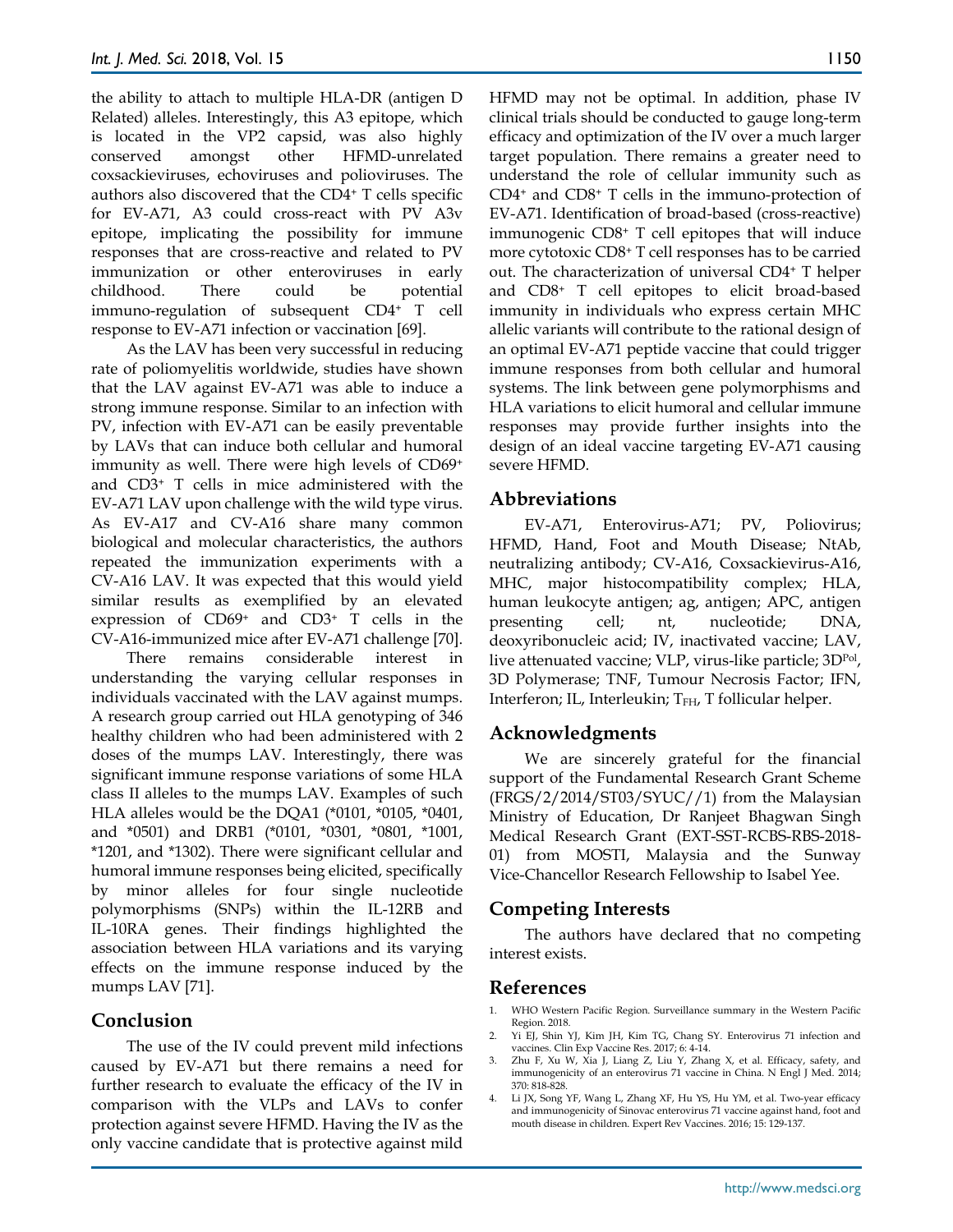- 5. Chumakov K, Ehrenfeld E. New generation of inactivated poliovirus vaccines for universal immunization after eradication of poliomyelitis. Clin Infect Dis. 2008; 47: 1587-1592.
- 6. Zhao H, Li HY, Han JF, Deng YQ, Zhu SY, Li XF, et al. Novel recombinant chimeric virus-like particle is immunogenic and protective against both enterovirus 71 and coxsackievirus A16 in mice. Sci Rep. 2015; 5: 7878-7895.
- 7. Gong M, Zhu H, Zhou J, Yang C, Feng J, Huang X, et al. Cryo-electron microscopy study of insect cell-expressed enterovirus 71 and coxsackievirus A16 virus-like particles provides a structural basis for vaccine development. J Virol. 2014; 88: 6444-6452.
- 8. Liu W, Wu S, Xiong Y, Li T, Wen Z, Yan M, et al. Co-circulation and genomic recombination of coxsackievirus A16 and enterovirus 71 during a large outbreak of hand, foot, and mouth disease in central China. PLoS ONE. 2014; 9: e96051.
- 9. Zhang H, An D, Liu W, Mao Q, Jin J, Xu L, et al. Analysis of cross-reactive neutralizing antibodies in human HFMD serum with an EV71 pseudovirus-based assay. PLoS ONE. 2014; 9: e100545.
- 10. Chou AH, Liu CC, Chang JY, Lien SP, Guo MS, Tasi HP, et al. Immunological evaluation and comparison of different EV71 vaccine candidates. Clin Dev Immunol. 2012; 2012: 1-8.
- 11. Chang LY, Hsiung CA, Lu CY, Lin TY, Huang FY, Lai YH, et al. Status of cellular rather than humoral immunity is correlated with clinical outcome of enterovirus 71. Pediatr Res. 2006; 60: 466-471.
- 12. Zhu FC, Meng FY, Li JX, Li XL, Mao QY, Tao H, et al. Efficacy, safety, and immunology of an inactivated alum-adjuvant enterovirus 71 vaccine in children in China: a multicentre, randomised, double-blind, placebo-controlled, phase 3 trial. Lancet. 2013; 381: 2024-2032.
- 13. Huber RS, van Beek J, de Jonge J, Luytjes W, van Baarle D. T cell responses to viral infections – opportunities for peptide vaccination. Front Immunol. 2014; 5: 1-12.
- 14. Seder RA, Darrah PA, Roederer M. T-cell quality in memory and protection: implications for vaccine design. Nat Rev Immunol. 2008; 8: 247-258.
- 15. Demkowicz WE, Littaua RA, Wang J, Ennis FA. Human cytotoxic T-cell memory: long-lived responses to vaccinia virus. J Virol. 1996; 70: 2627-2631.
- Swain SL, McKinstry KK, Strutt TM. Expanding roles for CD4<sup>+</sup> T cells in immunity to viruses. Nat Rev Immunol. 2012; 12: 136-148.
- 17. Wu J, Cui D, Yang X, Lou J, Lin J, Ye X, et al. Increased frequency of circulating follicular helper T cells in children with hand, foot, and mouth disease caused by enterovirus 71 infection. J Immunol Res. 2014; 2014: 1-11.
- 18. Dang S, Gao N, Li Y, Li M, Wang X, Jia X, et al. Dominant CD4-dependent RNA-dependent RNA polymerase-specific T-cell responses in children acutely infected with human enterovirus 71 and healthy adult controls. Immunology. 2014; 142: 89-100.
- 19. Lin YW, Chang KC, Kao CM, Chang SP, Tung YY, Chen SH. Lymphocyte and antibody responses reduce enterovirus 71 lethality in mice by decreasing tissue viral loads. J Virol. 2009; 83: 6477-6483.
- 20. Shen FH, Tsai CC, Wang LC, Chang KC, Tung YY, Su IJ, et al. Enterovirus 71 infection increases expression of interferon-gamma-inducible protein 10 which protects mice by reducing viral burden in multiple tissues. J Gen Virol. 2013; 94: 1019-1027.
- 21. Khong WX, Foo DGW, Trasti SL, Tan EL, Alonso S. Sustained high levels of interleukin-6 contribute to the pathogenesis of enterovirus 71 in a neonate mouse model. J Virol. 2011; 85: 3067-3076.
- 22. Williams MA, Bevan MJ. Effector and memory CTL differentiation. Annu Rev Immunol. 2007; 25: 171-192.
- 23. Wahid R, Cannon MJ, Chow M. Virus-specific CD4+ and CD8+ cytotoxic T-cell responses and long-term T-cell memory in individuals vaccinated against polio. J Virol. 2005; 79: 5988-5995.
- 24. Bourgault I, Gomez A, Gomard E, Picard F, Levy JP, Gomrad E. A virus-specific CD4+ cell-mediated cytolytic activity revealed by CD8+ cell elimination regularly develops in uncloned human antiviral cell lines. J Immunol.1989; 142: 252-256.
- 25. Tai DF, Lin CY, Wu TZ, Chen LK. Recognition of dengue virus protein using epitope-mediated molecularly imprinted film. Anal Chem. 2005; 77: 5140-5143.
- 26. Martorelli D, Muraro E, Merlo A, Turrini R, Rosato A, Dolcetti R. Role of CD4+ cytotoxic T lymphocytes in the control of viral diseases and dancer. Int Rev Immunol. 2010; 29: 371-402.
- 27. Bachler BC, Humbert M, Palikuqi B, Siddappa NB, Lakhashe SK, Rasmussen RA, et al. Novel biopanning strategy to identify epitopes associated with vaccine protection. J Virol. 2013; 87: 4403-4416.
- 28. Thimme R, Wieland S, Steiger C, Ghrayeb J, Reimann KA, Purcell RH, et al. CD8+ T cells mediate viral clearance and disease pathogenesis during acute hepatitis B virus infection. J Virol. 2003; 77: 68-76.
- 29. Tan ACL, La Gruta NL, Zeng W, Jackson DC. Precursor frequency and competition dictate the HLA-A2–restricted CD8+ T cell responses to influenza A infection and vaccination in HLA-A2.1 transgenic mice. J Immunol. 2011; 187: 1895-1902.
- 30. Lei X, Xiao X, Xue Q, Jin Q, He B, Wang J. Cleavage of interferon regulatory factor 7 by enterovirus 71 3C suppresses cellular responses. J Virol. 2013; 87: 1690-1698.
- 31. Lee YP, Wang YF, Wang JR, Huang SW, Yu CK. Enterovirus 71 blocks selectively type I interferon production through the 3C viral protein in mice. J Med Virol. 2012; 84: 1779-1789.
- 32. Wang B, Xi X, Lei X, Zhang X, Cui S, Wang J, et al. Enterovirus 71 protease 2Apro targets MAVS to inhibit anti-viral type I interferon responses. PLoS Path. 2013; 9: e1003231.
- 33. Lu J, Yi L, Zhao J, Yu J, Chen Y, Lin MC, et al. Enterovirus 71 disrupts interferon signaling by reducing the interferon receptor 1. J Virol. 2012; 86: 3767–3776.
- 34. Liu Y, Zhang Z, Zhao X, Yu R, Zhang X, Wu S, et al. Enterovirus 71 inhibits cellular type I interferon signaling by downregulating JAK1 protein expression. Viral Immunol. 2014; 27: 267-276.
- 35. Wang J, Pu J, Huang H, Zhang Y, Liu L, Yang E, et al. EV71-infected CD14+ cells modulate the immune activity of T lymphocytes in rhesus monkeys. Emerg Microbes Infect. 2013; 2: e44.
- 36. Zhang Y, Liu H, Wang L, Yang F, Hu Y, Ren X, et al. Comparative study of the cytokine/chemokine response in children with differing disease severity in enterovirus 71-induced hand, foot, and mouth disease. PLoS ONE. 2013; 8: e67430.
- 37. Haraldsen G, Balogh J, Pollheimer J, Sponheim J, Küchler AM. Interleukin-33 cytokine of dual function or novel alarmin? Trends Immunol. 2009; 30: 227-33.
- 38. Glabinski AR, Balasingam V, Tani M, Kunkel SL, Strieter RM, Yong VW, et al. Chemokine monocyte chemoattractant protein-1 is expressed by astrocytes after mechanical injury to the brain. J Immunol. 1996; 156: 4363-4368.
- 39. Zeng M, Zheng X, Wei R, Zhang N, Zhu K, Xu B, et al. The cytokine and chemokine profiles in patients with hand, foot and mouth disease of different severities in Shanghai, China, 2010. PLoS Negl Trop Dis. 2013; 7: e2599.
- 40. Duan G, Yang H, Shi L, Sun W, Sui M, Zhang R, et al. Serum inflammatory cytokine levels correlate with hand-foot-mouth disease severity: A nested serial case-control study. PLoS ONE. 2014; 9: e112676.
- 41. Wang SM, Lei HY, Huang KJ, Wu JM, Wang JR, Yu CK, et al. Pathogenesis of enterovirus 71 brainstem encephalitis in pediatric patients: Roles of cytokines and cellular immune activation in patients with pulmonary edema. J Infect Dis. 2003; 188: 564-570.
- 42. Skinner MA, Ramsay AJ, Buchan GS, Keen DL, Ranasinghe C, Slobbe L, et al. A DNA prime-live vaccine boost strategy in mice can augment IFN-γ responses to mycobacterial antigens but does not increase the protective efficacy of two attenuated strains of *Mycobacterium bovis* against bovine tuberculosis. Immunology. 2003; 108: 548-555.
- 43. Bloom BR, Flynn J, McDonough K, Kress Y, Chan J. Experimental approaches to mechanisms of protection and pathogenesis in *M. tuberculosis* infection. Immunobiology. 1994; 191: 526-536.
- 44. Williams MA, Tyznik AJ, Bevan MJ. Interleukin-2 signals during priming are required for secondary expansion of CD8+ memory T cells. Nature. 2006; 441: 890-893.
- 45. Weng KF, Chen LL, Huang PN, Shih SR. Neural pathogenesis of enterovirus 71 infection. Microb Infect. 2010; 12: 505-510.
- Betts MR, Brenchley JM, Price DA, De Rosa SC, Douek DC, Roederer M, et al. Sensitive and viable identification of antigen-specific CD8+ T cells by a flow cytometric assay for degranulation. J Immunol Methods. 2003; 281: 65-78.
- 47. Kannanganat S, Ibegbu C, Chennareddi L, Robinson HL, Amara RR. Multiple-cytokine-producing antiviral CD4 T cells are functionally superior to single-cytokine-producing cells. J Virol. 2007; 81: 8468-8476.
- Tan S, Tan X, Sun X, Lu G, Chen CC, Yan J, et al. VP2 dominated CD4+ T cell responses against enterovirus 71 and cross-reactivity against coxsackievirus A16 and polioviruses in a healthy population. J Immunol. 2013; 191: 1637-1647.
- 49. Foo D, Macary P, Alonso S, Poh C. Identification of human CD4 T-cell epitopes on the VP1 capsid protein of enterovirus 71. Viral Immunol. 2008; 21: 215-224.
- 50. Moutaftsi M, Bui H-H, Peters B, Sidney J, Salek-Ardakani S, Oseroff C, et al. Vaccinia virus-specific CD4+ T cell responses target a set of antigens largely distinct from those targeted by CD8+ T cell responses. J Immunol. 2007; 178: 6814-68120.
- 51. Rivino L, Kumaran EAP, Jovanovic V, Nadua K, Teo EW, Pang SW, et al. Differential targeting of viral components by CD4+ versus CD8+ T lymphocytes in dengue virus infection. J Virol. 2013; 87: 2693-2706.
- 52. Chang LY, King CC, Hsu KH, Ning HC, Tsao KC, Li CC, et al. Risk factors of enterovirus 71 infection and associated hand, foot, and mouth disease/herpangina in children during an epidemic in Taiwan. Pediatrics. 2002; 109: e88-e95.
- Yang KD, Yang MY, Li CC, Lin SF, Chong MC, Wang CL, et al. Altered cellular but not humoral reactions in children with complicated enterovirus 71 infections in Taiwan. J Infect Dis. 2001; 183: 850-856.
- 54. Rosendahl Huber SK, Luimstra JJ, van Beek J, Hoppes R, Jacobi RHJ, Hendriks M, et al. Chemical modification of influenza CD8<sup>+</sup> T-cell epitopes enhances their immunogenicity regardless of immunodominance. PLoS ONE. 2016; 11: e0156462.
- 55. Sinigaglia F, Guttinger M, Kilgus J, Doran DM, Matile H, Etlinger H, et al. A malaria T-cell epitope recognized in association with most mouse and human MHC class II molecules. Nature. 1988; 336: 778-780.
- 56. Guillet JG, Lai MZ, Briner TJ, Smith JA, Gefter ML. Interaction of peptide antigens and class II major histocompatibility complex antigens. Nature. 1986; 324: 260-262.
- 57. Panina-Bordignon P, Tan A, Termijtelen A, Demotz S, Corradin G, Lanzavecchia A. Universally immunogenic T cell epitopes: promiscuous binding to human MHC class II and promiscuous recognition by T cells. Eur J Immunol. 1989; 19: 2237-2242.
- 58. Nardin EH, Calvo-Calle JM, Oliveira GA, Nussenzweig RS, Schneider M, Tiercy J-M, et al. A totally synthetic polyoxime malaria vaccine containing